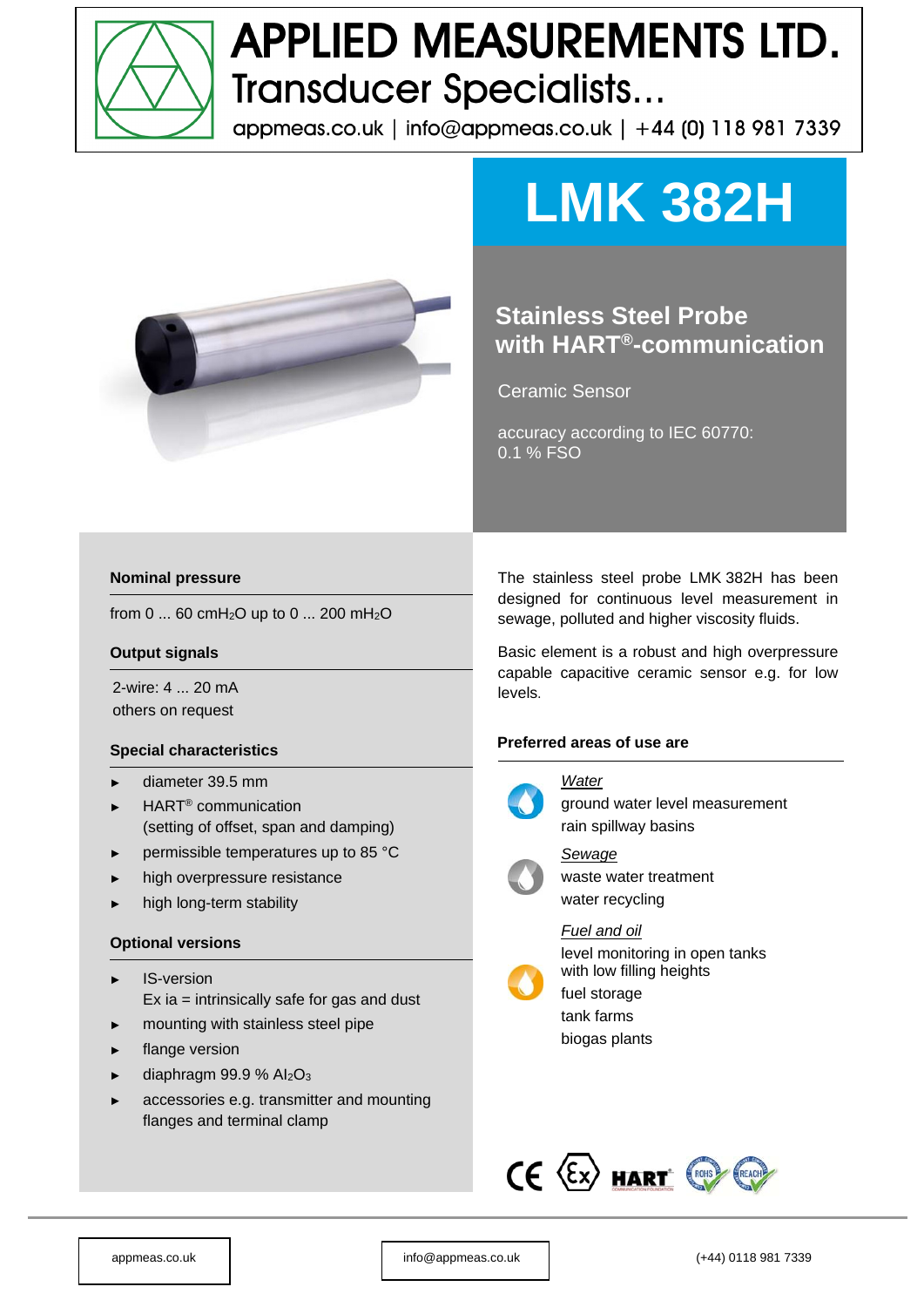| Pressure ranges <sup>1</sup>                                                                                                                                                                                                                                    |                                                                                                                                                                                            |                                                                                                                                                                                                       |                                                                                                                                                                        |                      |                                    |                                                                           |                                         |     |  |  |  |  |
|-----------------------------------------------------------------------------------------------------------------------------------------------------------------------------------------------------------------------------------------------------------------|--------------------------------------------------------------------------------------------------------------------------------------------------------------------------------------------|-------------------------------------------------------------------------------------------------------------------------------------------------------------------------------------------------------|------------------------------------------------------------------------------------------------------------------------------------------------------------------------|----------------------|------------------------------------|---------------------------------------------------------------------------|-----------------------------------------|-----|--|--|--|--|
| Nominal pressure<br>[bar]                                                                                                                                                                                                                                       | 0.06                                                                                                                                                                                       | 0.16                                                                                                                                                                                                  | 0.4                                                                                                                                                                    | 1                    | 2                                  | 5                                                                         | 10                                      | 20  |  |  |  |  |
| Level<br>[mH <sub>2</sub> O]                                                                                                                                                                                                                                    | 0.6                                                                                                                                                                                        | 1.6                                                                                                                                                                                                   | 4                                                                                                                                                                      | 10                   | 20                                 | 50                                                                        | 100                                     | 200 |  |  |  |  |
| Overpressure<br>[bar]                                                                                                                                                                                                                                           | 2                                                                                                                                                                                          | 25<br>4<br>6<br>8<br>15<br>35                                                                                                                                                                         |                                                                                                                                                                        |                      |                                    |                                                                           |                                         |     |  |  |  |  |
| $^1$ On customer request we adjust the devices by software on the required pressure ranges, within the turn-down possibility (starting at 0.02 bar).                                                                                                            |                                                                                                                                                                                            |                                                                                                                                                                                                       |                                                                                                                                                                        |                      |                                    |                                                                           |                                         |     |  |  |  |  |
|                                                                                                                                                                                                                                                                 |                                                                                                                                                                                            |                                                                                                                                                                                                       |                                                                                                                                                                        |                      |                                    |                                                                           |                                         |     |  |  |  |  |
| Output signal / Supply                                                                                                                                                                                                                                          |                                                                                                                                                                                            |                                                                                                                                                                                                       |                                                                                                                                                                        |                      |                                    |                                                                           |                                         |     |  |  |  |  |
| Standard                                                                                                                                                                                                                                                        |                                                                                                                                                                                            | 2-wire: 4  20 mA / $V_s = 12$ 36 $V_{DC}$ with HART <sup>®</sup> communication<br>$V_{S \text{ rated}} = 24 V_{DC}$<br>2-wire: 4  20 mA / $V_s = 14$ 28 $V_{DC}$ with HART <sup>®</sup> communication |                                                                                                                                                                        |                      |                                    |                                                                           |                                         |     |  |  |  |  |
| Option IS-version                                                                                                                                                                                                                                               |                                                                                                                                                                                            |                                                                                                                                                                                                       |                                                                                                                                                                        |                      |                                    |                                                                           | $V_{\text{S rated}} = 24 V_{\text{DC}}$ |     |  |  |  |  |
| Performance                                                                                                                                                                                                                                                     |                                                                                                                                                                                            |                                                                                                                                                                                                       |                                                                                                                                                                        |                      |                                    |                                                                           |                                         |     |  |  |  |  |
| Accuracy <sup>2</sup>                                                                                                                                                                                                                                           |                                                                                                                                                                                            | $P_N \ge 160$ mbar<br>$TD_{max} = 1:10$<br>$TD \leq 1:5$<br>$\leq$ ± 0.2 % FSO<br>TD > 1.5<br>$\leq \pm$ [0.2 + 0.03 x TD] % FSO                                                                      |                                                                                                                                                                        |                      |                                    |                                                                           |                                         |     |  |  |  |  |
|                                                                                                                                                                                                                                                                 | $P_N$ < 160 mbar                                                                                                                                                                           |                                                                                                                                                                                                       |                                                                                                                                                                        |                      | $\leq \pm$ [0.2 + 0.1 x TD] % FSO  |                                                                           | $TD_{max} = 1:3$                        |     |  |  |  |  |
|                                                                                                                                                                                                                                                                 | $P_N \geq 1$ bar                                                                                                                                                                           |                                                                                                                                                                                                       | $TD \leq 1:5$<br>TD > 1.5                                                                                                                                              | $\leq \pm 0.1$ % FSO | $\leq \pm$ [0.1 + 0.02 x TD] % FSO |                                                                           | $TD_{max} = 1:10$                       |     |  |  |  |  |
| Permissible load                                                                                                                                                                                                                                                | $R_{max} = [(V_s - V_{s,min}) / 0.02 A] \Omega$                                                                                                                                            |                                                                                                                                                                                                       |                                                                                                                                                                        |                      |                                    | load at HART <sup>®</sup> -communication: R <sub>min</sub> = 250 $\Omega$ |                                         |     |  |  |  |  |
| Long term stability                                                                                                                                                                                                                                             |                                                                                                                                                                                            |                                                                                                                                                                                                       | $\leq \pm$ (0.1 x turn-down) % FSO / year at reference conditions                                                                                                      |                      |                                    |                                                                           |                                         |     |  |  |  |  |
| Influence effects                                                                                                                                                                                                                                               | supply: 0.05 % FSO / 10 V                                                                                                                                                                  |                                                                                                                                                                                                       |                                                                                                                                                                        |                      |                                    | permissible load: 0.05 % FSO / kΩ                                         |                                         |     |  |  |  |  |
| Turn-on time                                                                                                                                                                                                                                                    | 850 msec                                                                                                                                                                                   |                                                                                                                                                                                                       |                                                                                                                                                                        |                      |                                    |                                                                           |                                         |     |  |  |  |  |
| Mean response time                                                                                                                                                                                                                                              |                                                                                                                                                                                            |                                                                                                                                                                                                       | 140 msec without consideration of electronic damping                                                                                                                   |                      |                                    |                                                                           | mean measuring rate 7/sec               |     |  |  |  |  |
| Max. response time                                                                                                                                                                                                                                              | 380 msec                                                                                                                                                                                   |                                                                                                                                                                                                       |                                                                                                                                                                        |                      |                                    |                                                                           |                                         |     |  |  |  |  |
| Adjustability                                                                                                                                                                                                                                                   | configuration of following parameters possible (interface / software necessary 3):<br>0  100 sec<br>- electronic damping:<br>- offset:<br>0  80 % FSO<br>- turn down of span:<br>max. 1:10 |                                                                                                                                                                                                       |                                                                                                                                                                        |                      |                                    |                                                                           |                                         |     |  |  |  |  |
| $2$ accuracy according to IEC 60770 – limit point adjustment (non-linearity, hysteresis, repeatability)<br>$^3$ software, interface, and cable have to be ordered separately (software appropriate for Windows® 95, 98, 2000, NT Version 4.0 or higher, and XP) |                                                                                                                                                                                            |                                                                                                                                                                                                       |                                                                                                                                                                        |                      |                                    |                                                                           |                                         |     |  |  |  |  |
| Thermal effects (Offset and Span)                                                                                                                                                                                                                               |                                                                                                                                                                                            |                                                                                                                                                                                                       |                                                                                                                                                                        |                      |                                    |                                                                           |                                         |     |  |  |  |  |
| Tolerance band                                                                                                                                                                                                                                                  |                                                                                                                                                                                            |                                                                                                                                                                                                       |                                                                                                                                                                        |                      |                                    |                                                                           |                                         |     |  |  |  |  |
| TC, average                                                                                                                                                                                                                                                     | $\leq \pm$ (0.2 x turn-down) % FSO                                                                                                                                                         |                                                                                                                                                                                                       | $\pm$ (0.02 x turn-down) % FSO / 10 K                                                                                                                                  |                      |                                    |                                                                           |                                         |     |  |  |  |  |
| in compensated range                                                                                                                                                                                                                                            | $-20$ 80 °C                                                                                                                                                                                |                                                                                                                                                                                                       |                                                                                                                                                                        |                      |                                    |                                                                           |                                         |     |  |  |  |  |
| Permissible temperatures                                                                                                                                                                                                                                        |                                                                                                                                                                                            |                                                                                                                                                                                                       | medium / electronics / environment / storage:                                                                                                                          |                      | $-2585 °C$                         |                                                                           |                                         |     |  |  |  |  |
| <b>Electrical protection 4</b>                                                                                                                                                                                                                                  |                                                                                                                                                                                            |                                                                                                                                                                                                       |                                                                                                                                                                        |                      |                                    |                                                                           |                                         |     |  |  |  |  |
|                                                                                                                                                                                                                                                                 |                                                                                                                                                                                            |                                                                                                                                                                                                       |                                                                                                                                                                        |                      |                                    |                                                                           |                                         |     |  |  |  |  |
| Short-circuit protection                                                                                                                                                                                                                                        | permanent                                                                                                                                                                                  |                                                                                                                                                                                                       |                                                                                                                                                                        |                      |                                    |                                                                           |                                         |     |  |  |  |  |
| Reverse polarity protection                                                                                                                                                                                                                                     | no damage, but also no function                                                                                                                                                            |                                                                                                                                                                                                       |                                                                                                                                                                        |                      |                                    |                                                                           |                                         |     |  |  |  |  |
| Electromagnetic compatibility                                                                                                                                                                                                                                   |                                                                                                                                                                                            |                                                                                                                                                                                                       | emission and immunity according to EN 61326                                                                                                                            |                      |                                    |                                                                           |                                         |     |  |  |  |  |
| 4 additional external overvoltage protection unit in terminal box KL 1 or KL 2 with atmospheric pressure reference available on request                                                                                                                         |                                                                                                                                                                                            |                                                                                                                                                                                                       |                                                                                                                                                                        |                      |                                    |                                                                           |                                         |     |  |  |  |  |
| <b>Mechanical stability</b>                                                                                                                                                                                                                                     |                                                                                                                                                                                            |                                                                                                                                                                                                       |                                                                                                                                                                        |                      |                                    |                                                                           |                                         |     |  |  |  |  |
| Vibration                                                                                                                                                                                                                                                       |                                                                                                                                                                                            |                                                                                                                                                                                                       | 4 g (according to: DIN EN 60068-2-6)                                                                                                                                   |                      |                                    |                                                                           |                                         |     |  |  |  |  |
| <b>Electrical connection</b>                                                                                                                                                                                                                                    |                                                                                                                                                                                            |                                                                                                                                                                                                       |                                                                                                                                                                        |                      |                                    |                                                                           |                                         |     |  |  |  |  |
| Cable outlet with sheath material <sup>5</sup>                                                                                                                                                                                                                  | <b>PVC</b><br>Ø 7.4 mm<br>( -5 … 70 °C)<br>grey<br>$(-2570 °C)$<br>Ø 7.4 mm<br>PUR.<br>black<br>FEP $6$<br>$(-2570 °C)$<br>black<br>Ø 7.4 mm<br>TPE-U (-25  85 °C)<br>Ø 7.4 mm<br>blue     |                                                                                                                                                                                                       |                                                                                                                                                                        |                      |                                    |                                                                           |                                         |     |  |  |  |  |
| Bending radius                                                                                                                                                                                                                                                  | static installation:<br>dynamic application:                                                                                                                                               |                                                                                                                                                                                                       | 10-fold cable diameter<br>20-fold cable diameter                                                                                                                       |                      |                                    |                                                                           |                                         |     |  |  |  |  |
| $5$ shielded cable with integrated ventilation tube for atmospheric pressure reference<br>$^6$ do not use freely suspended probes with an FEP cable if effects due to highly charging processes are expected                                                    |                                                                                                                                                                                            |                                                                                                                                                                                                       |                                                                                                                                                                        |                      |                                    |                                                                           |                                         |     |  |  |  |  |
| Materials                                                                                                                                                                                                                                                       |                                                                                                                                                                                            |                                                                                                                                                                                                       |                                                                                                                                                                        |                      |                                    |                                                                           |                                         |     |  |  |  |  |
| Housing                                                                                                                                                                                                                                                         | stainless steel 1.4404 (316 L)                                                                                                                                                             |                                                                                                                                                                                                       |                                                                                                                                                                        |                      |                                    |                                                                           |                                         |     |  |  |  |  |
| Seals                                                                                                                                                                                                                                                           |                                                                                                                                                                                            |                                                                                                                                                                                                       | FKM, FFKM, EPDM, others on request                                                                                                                                     |                      |                                    |                                                                           |                                         |     |  |  |  |  |
| Diaphragm                                                                                                                                                                                                                                                       | standard: ceramics $Al_2O_3$ 96 %<br>option:                                                                                                                                               |                                                                                                                                                                                                       | ceramics $Al_2O_3$ 99.9 %                                                                                                                                              |                      |                                    |                                                                           |                                         |     |  |  |  |  |
| Protection cap                                                                                                                                                                                                                                                  | $POM-C$                                                                                                                                                                                    |                                                                                                                                                                                                       |                                                                                                                                                                        |                      |                                    |                                                                           |                                         |     |  |  |  |  |
| Cable sheath                                                                                                                                                                                                                                                    |                                                                                                                                                                                            |                                                                                                                                                                                                       | PVC, PUR, FEP, TPE-U, others on request                                                                                                                                |                      |                                    |                                                                           |                                         |     |  |  |  |  |
| <b>Explosion protection</b>                                                                                                                                                                                                                                     |                                                                                                                                                                                            |                                                                                                                                                                                                       |                                                                                                                                                                        |                      |                                    |                                                                           |                                         |     |  |  |  |  |
| Approval DX15A-LMK 382H                                                                                                                                                                                                                                         | IBExU 10 ATEX 1186 X<br>zone $07$ :                                                                                                                                                        | II 1G Ex ia IIB T4 Ga                                                                                                                                                                                 |                                                                                                                                                                        |                      |                                    |                                                                           |                                         |     |  |  |  |  |
|                                                                                                                                                                                                                                                                 | zone 20:                                                                                                                                                                                   |                                                                                                                                                                                                       | II 1D Ex ia IIIC T85 °C Da                                                                                                                                             |                      |                                    |                                                                           |                                         |     |  |  |  |  |
| Safety technical maximum values                                                                                                                                                                                                                                 |                                                                                                                                                                                            |                                                                                                                                                                                                       | $U_i = 28$ V, $I_i = 93$ mA, $P_i = 660$ mW, $C_i = 13.2$ nF, $L_i = 0$ $\mu$ H,<br>the supply connections have an inner capacity of max. 27 nF opposite the enclosure |                      |                                    |                                                                           |                                         |     |  |  |  |  |
| Permissible media temperature                                                                                                                                                                                                                                   | in zone 0:<br>zone 1 or higher:                                                                                                                                                            |                                                                                                                                                                                                       | -10  60 °C with $p_{atm}$ 0.8 bar up to 1.1 bar<br>$-2570 °C$                                                                                                          |                      |                                    |                                                                           |                                         |     |  |  |  |  |
| Connecting cables<br>(by factory)                                                                                                                                                                                                                               | cable capacitance: signal line/shield also signal line/signal line: 160 pF/m<br>cable inductance:<br>signal line/shield also signal line/signal line: 1µH/m                                |                                                                                                                                                                                                       |                                                                                                                                                                        |                      |                                    |                                                                           |                                         |     |  |  |  |  |
| <sup>7</sup> for optional stainless steel pipe following designation is valid: "II 1G Ex ia IIC T4" (zone 0)                                                                                                                                                    |                                                                                                                                                                                            |                                                                                                                                                                                                       |                                                                                                                                                                        |                      |                                    |                                                                           |                                         |     |  |  |  |  |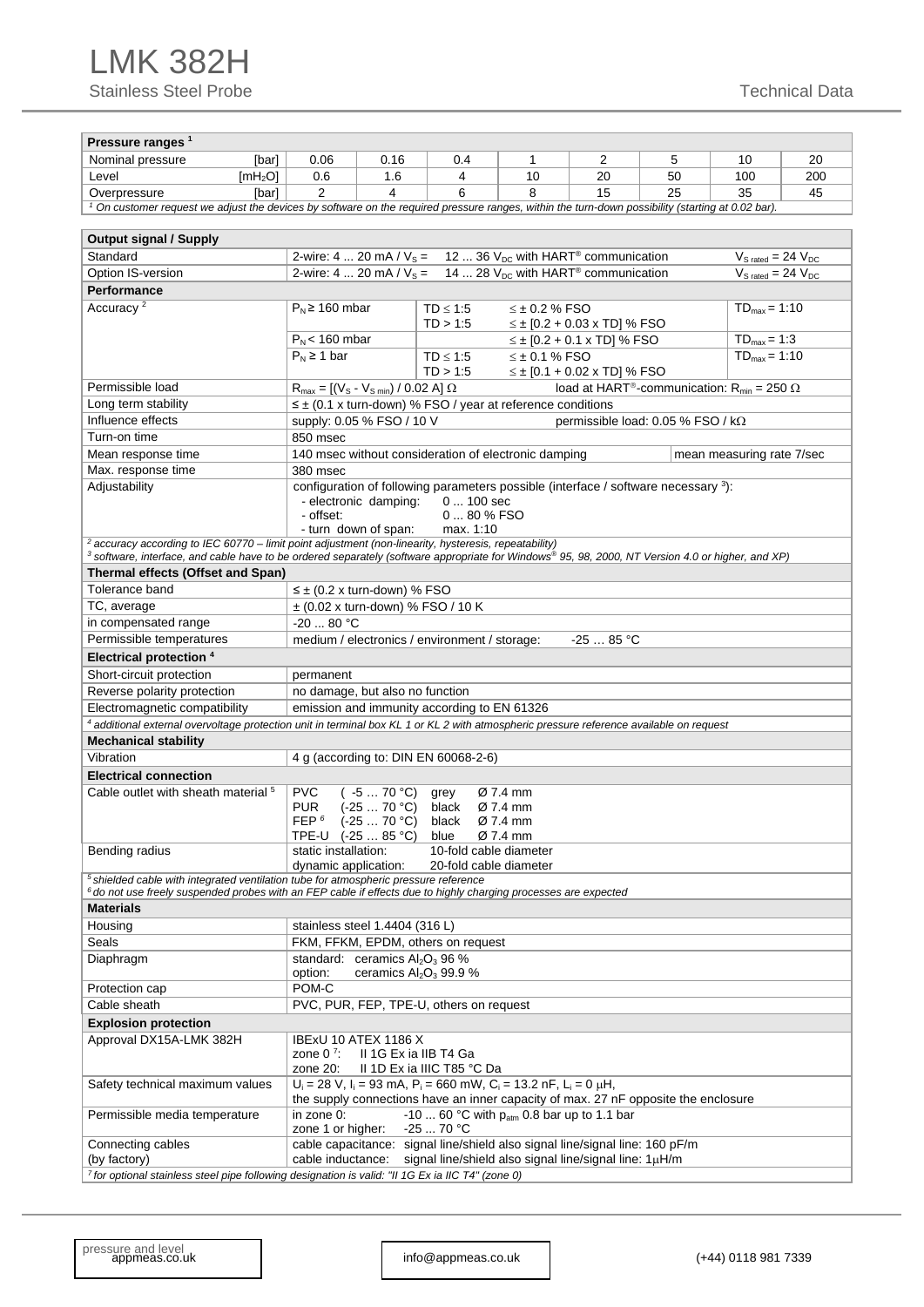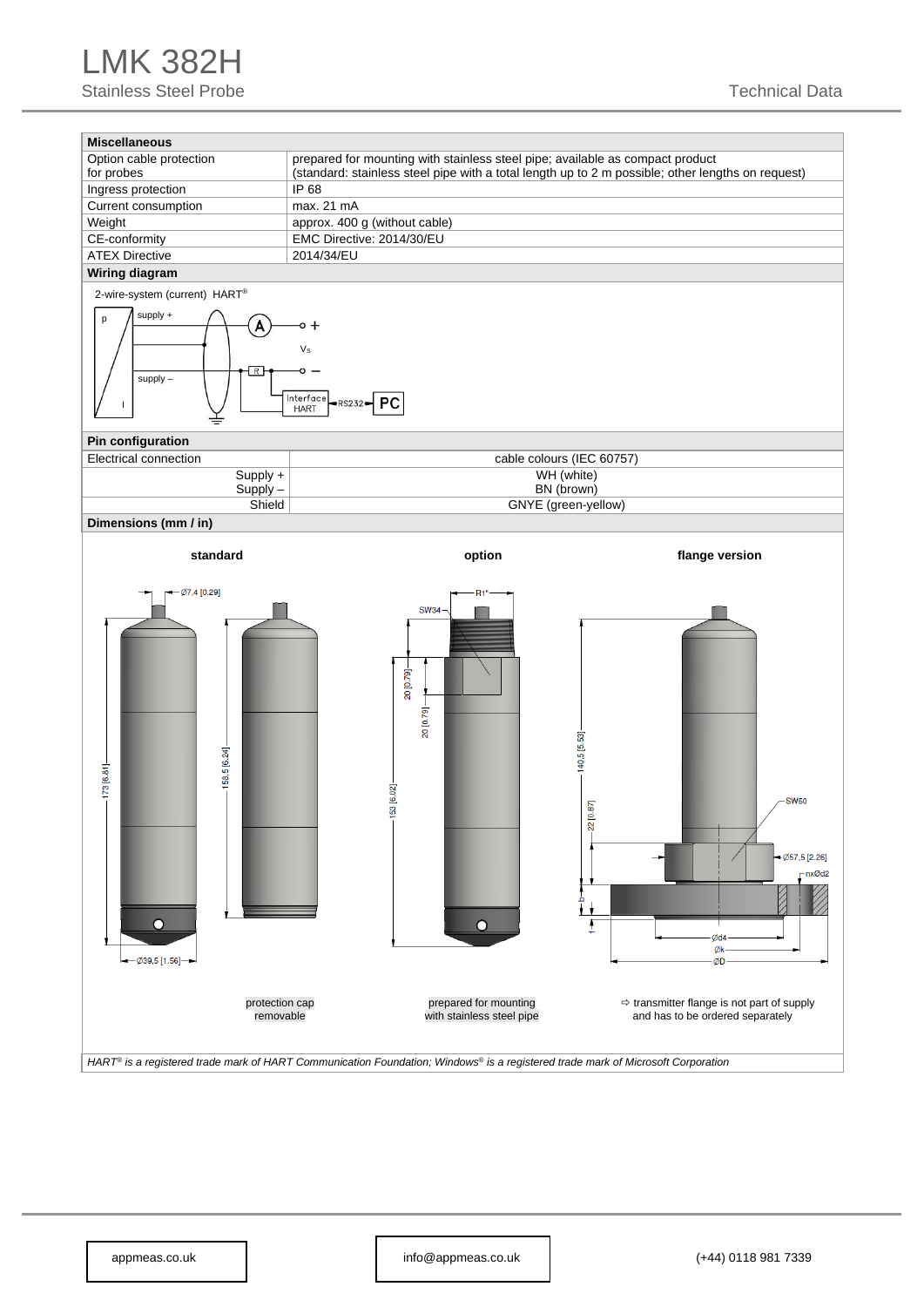



| dimensions in mm |             |             |             |  |  |  |  |  |  |
|------------------|-------------|-------------|-------------|--|--|--|--|--|--|
| size             | DN25/       | DN50/       | DN80/       |  |  |  |  |  |  |
|                  | <b>PN40</b> | <b>PN40</b> | <b>PN16</b> |  |  |  |  |  |  |
| b                | 18          | 20          | 20          |  |  |  |  |  |  |
|                  | 115         | 165         | 200         |  |  |  |  |  |  |
| d2               | 14          | 18          | 18          |  |  |  |  |  |  |
| d4               | 68          | 102         | 138         |  |  |  |  |  |  |
|                  | 2           | 3           | 3           |  |  |  |  |  |  |
| k                | 85          | 125         | 160         |  |  |  |  |  |  |
|                  |             |             | o           |  |  |  |  |  |  |

### **Technical data**

| Suitable for                   | LMK 382, LMK 382H, LMK 458, LMK 458H |               |                   |  |  |  |  |  |  |  |
|--------------------------------|--------------------------------------|---------------|-------------------|--|--|--|--|--|--|--|
| Flange material                | stainless steel 1.4404 (316L)        |               |                   |  |  |  |  |  |  |  |
| Hole pattern                   | according to DIN 2507                |               |                   |  |  |  |  |  |  |  |
| Ordering type                  |                                      | Ordering code | Weight            |  |  |  |  |  |  |  |
| Transmitter flange DN25 / PN40 |                                      | ZSF2540       | 1.2 <sub>kq</sub> |  |  |  |  |  |  |  |
| Transmitter flange DN50 / PN40 |                                      | ZSF5040       | $2.6$ kg          |  |  |  |  |  |  |  |
| Transmitter flange DN80 / PN16 |                                      | ZSF8016       | 4.1 kg            |  |  |  |  |  |  |  |

#### **Mounting flange with cable gland**



| dimensions in mm |             |             |             |  |  |  |  |  |  |  |
|------------------|-------------|-------------|-------------|--|--|--|--|--|--|--|
| size             | DN25/       | DN50/       | DN80/       |  |  |  |  |  |  |  |
|                  | <b>PN40</b> | <b>PN40</b> | <b>PN16</b> |  |  |  |  |  |  |  |
|                  | 18          | 20          | 20          |  |  |  |  |  |  |  |
|                  | 115         | 165         | 200         |  |  |  |  |  |  |  |
| d <sub>2</sub>   | 14          | 18          | 18          |  |  |  |  |  |  |  |
| d4               | 68          | 102         | 138         |  |  |  |  |  |  |  |
|                  | 2           | 3           | 3           |  |  |  |  |  |  |  |
|                  | 85          | 125         | 160         |  |  |  |  |  |  |  |
|                  |             |             |             |  |  |  |  |  |  |  |

#### **Technical data**

| rechnical uala                                                         |                                                                                     |         |        |  |  |  |  |  |  |  |  |
|------------------------------------------------------------------------|-------------------------------------------------------------------------------------|---------|--------|--|--|--|--|--|--|--|--|
| Suitable for                                                           | all probes                                                                          |         |        |  |  |  |  |  |  |  |  |
| Flange material                                                        | stainless steel 1.4404 (316L)                                                       |         |        |  |  |  |  |  |  |  |  |
| Material of cable gland                                                | standard: brass, nickel plated<br>on request: stainless steel 1.4305 (303); plastic |         |        |  |  |  |  |  |  |  |  |
| Seal insert                                                            | material: TPE (ingress protection IP 68)                                            |         |        |  |  |  |  |  |  |  |  |
| Hole pattern                                                           | according to DIN 2507                                                               |         |        |  |  |  |  |  |  |  |  |
| Weight<br>Ordering type<br>Ordering code                               |                                                                                     |         |        |  |  |  |  |  |  |  |  |
| DN25 / PN40 with cable gland brass, nickel plated                      | $1.4$ kg                                                                            |         |        |  |  |  |  |  |  |  |  |
| DN50 / PN40 with cable gland brass, nickel plated                      |                                                                                     | ZMF5040 | 3.2 kg |  |  |  |  |  |  |  |  |
| DN80 / PN16 with cable gland brass, nickel plated<br>ZMF8016<br>4.8 kg |                                                                                     |         |        |  |  |  |  |  |  |  |  |

#### **Terminal clamp**



#### **Technical data**

| Technical data                                                           |                                                                          |               |        |  |  |  |  |  |  |  |
|--------------------------------------------------------------------------|--------------------------------------------------------------------------|---------------|--------|--|--|--|--|--|--|--|
| Suitable for                                                             | all probes with cable $\varnothing$ 5.5  10.5 mm                         |               |        |  |  |  |  |  |  |  |
| Material of housing                                                      | standard: steel, zinc plated<br>optionally: stainless steel 1.4301 (304) |               |        |  |  |  |  |  |  |  |
| Material of clamping jaws<br>and positioning clips                       | PA (fibre-glass reinforced)                                              |               |        |  |  |  |  |  |  |  |
| Dimensions (mm)                                                          | 174 x 45 x 32                                                            |               |        |  |  |  |  |  |  |  |
| Hook diameter                                                            | 20 mm                                                                    |               |        |  |  |  |  |  |  |  |
| Ordering type                                                            |                                                                          | Ordering code | Weight |  |  |  |  |  |  |  |
| Terminal clamp, steel, zinc plated                                       |                                                                          | Z100528       |        |  |  |  |  |  |  |  |
| approx. 160 g<br>Terminal clamp, stainless steel 1.4301 (304)<br>Z100527 |                                                                          |               |        |  |  |  |  |  |  |  |